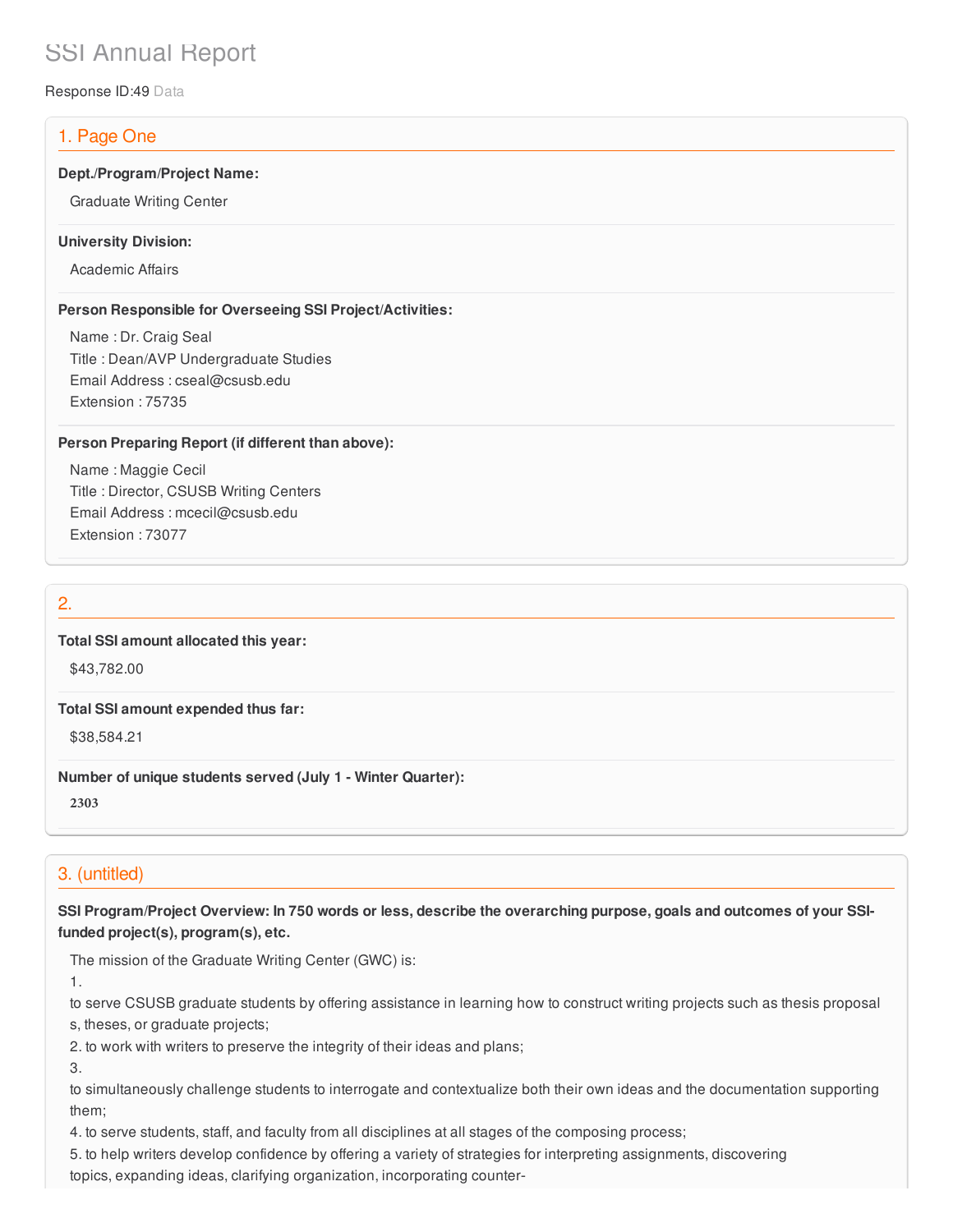### 4. (untitled)

Alignment to ILOs: To which of the following Institutional Learning Outcomes (ILOs) do you feel as though your SSI-funded project aligns? (Check all that apply.) Details regarding the ILOs can be found on Office of [Academic](https://www.csusb.edu/sites/csusb/files/CSUSB_Institutional_Learning_Outcomes-Endorsed.pdf) Programs website.

Breadth of Knowledge Depth of Knowledge Critical Literacies Ways of Reasoning and Inquiry Creativity and Innovation Integrative Learning Engagement in the Campus, Local, and Global Communities Diversity and Inclusion

### 5. (untitled)

SSI-Funded Activities: Please list and describe the activities undertaken through winter quarter with your SSI allocation. **This section should address only those activities occurring this fiscal year.**

• The GWC continues to provide one‐to‐one tutoring to graduate-level students. The availability of appointment times has been increased from 28 to 32 hours per week, distributed as well as we can match need to availability Monday through Friday. Students continue to have the option of either thirty‐minute or one‐hour long appointments, in addition to walk‐in appointments.

• GWC exposure to students and faculty through campus listserv postings, distribution of brochures, flyers, and by word‐of‐ mouth by students, professors, and writing consultants continues to increase, and continues to improve, thanks at least in part to the collaborative project we instituted to produce bookmark-type cards that provide "starter" information on three citation styles. These cards have been in high demand since their debut.

• We have revamped the GWC's program of workshops to include workshops tailored for international graduate and undergraduate students to include "Maintaining Academic Integrity" and "Email Etiquette," both of which are popular. These workshops can be presented in the Graduate Writing Center or in classrooms, at the request and discretion of faculty members and Writing Center personnel.

• As part of their ongoing professional development, several of the graduate student consultants working in the GWC submitted proposals that were accepted at a local academic conference focused on writing center work: the 2019 Southern California Writing Centers Association Conference.

• We continue to provide online tutoring (via email, using the "comment" feature in MS Word) for writers through the CSUSB Writing Centers, though it has not been heavily advertised because of limited availability. Additionally, we are piloting a project offering Zoom sessions for writers in which they can work synchronously with consultants here in the CSUSB Writing Centers.

### 6. (untitled)

**Progress Towards Outcomes/Cumulative Findings: Describe the progress you have made toward your original SSI goals** and outcomes though winter quarter. Indicate clearly how student success was enhanced by your program or service/s. Be sure to include the measures you employed and evidence/data you collected for each outcome where appropriate.

Utilizing a Qualtrex survey to users of the GWC, deployed at the end of each quarter, we saw improvement in overall satisfaction with the results students obtained by attending sessions in the GWC. The percentage of writers who say they heard about the CSUSB Writing Centers from their professors remains fairly constant, with the results of our most recent surveys showing that slightly more than half of students heard of the Writing Centers that way. This number has normally been lower in our winter surveys than our fall surveys, because in fall quarter students tend to come because it's been suggested by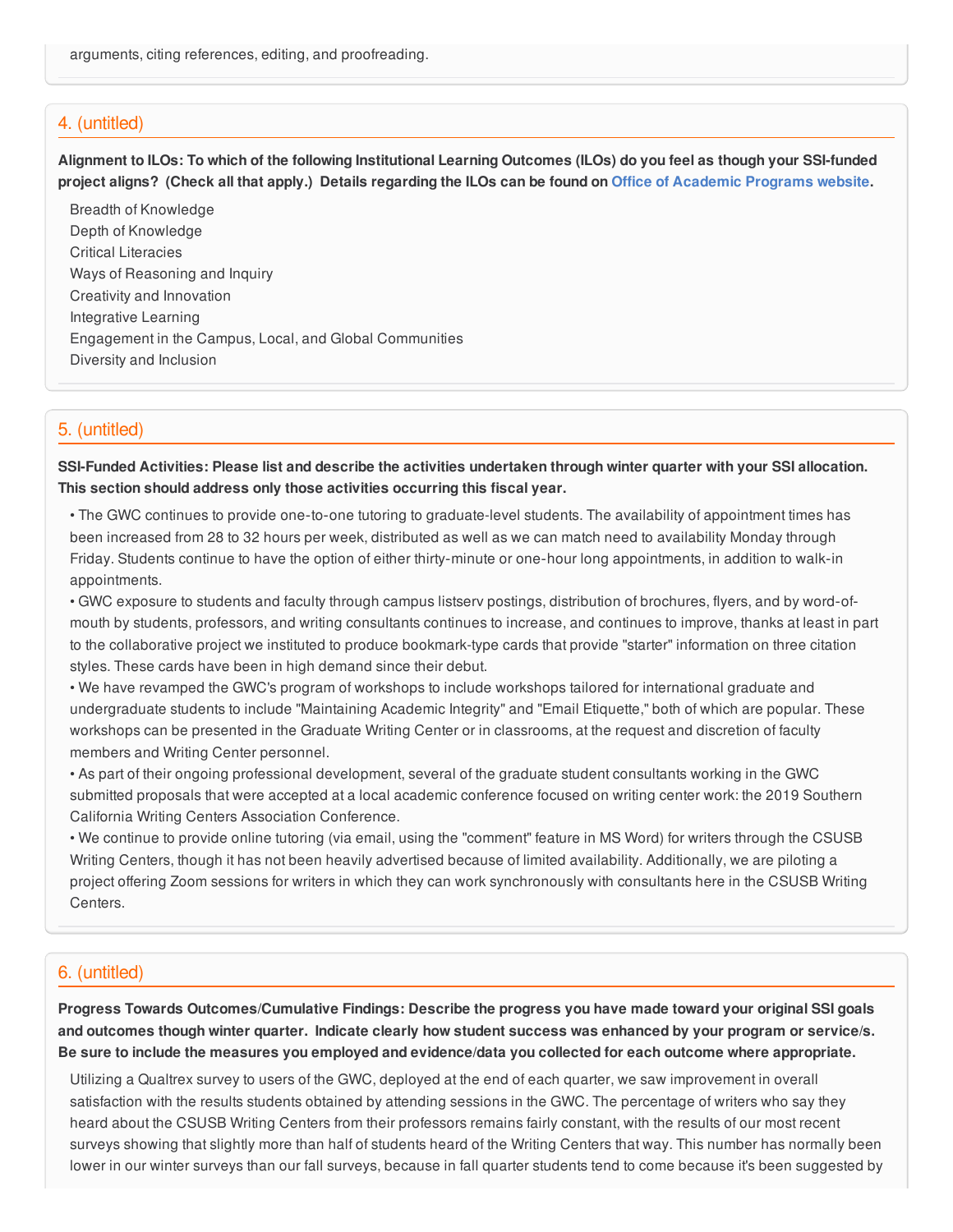their professors; by winter quarter, however, we used to see that about 18% said they came because their professors suggested it (presumably in fall); this year, however, there is almost no change in the percentage between fall and winter quarters, with the percentage for winter quarter at 52%. The rate at which writers say they left their writing conferences with a clearer idea of what to do next for the paper or project they worked on for this particular visit remains pretty static from quarter to quarter at 93 - 94%. Regarding their ability to make appointments at convenient times, 98% (up from 94% last year) of respondents said they could, indicating that our ability to schedule tutors at times that are convenient for writers is clearly improving.

The response rate to the survey in fall quarter 201 was 12.1%, out of an audience of 1331; in winter it was 5.8% out of an audience 1389.

### 7. (untitled)

**Recommendations for Continual Improvement/Action Plan: Based on the analysis of your assessment results, what** actionable steps can be taken to make improvements? How can you improve students' achievement of the SLO or your **office's performance in terms of operations? What is your expected timeline?**

We continue to provide ongoing professional development opportunities for our writing consultants, as well as continuing our efforts to expand the breadth and focus of the GWC. The timeline is ongoing, as these plans are already in place and are being implemented.

Resources for Continual Improvement/Action Plan: What additional resources, if any, are needed to bring the above **continual improvements to fruition?**

Space. We need space for Zoom tutoring sessions, space for hearing or visually impaired students to work without distractions with consultants, and we need simply bigger rooms for tutoring and conducting meetings and workshops.

### 8. (untitled)

Challenges: If applicable, please list any significant challenges encountered that have affected your ability to fully implement your intended activities or to reach your articulated outcomes. Please also indicate if you need assistance in **addressing these challenges.**

One of the outcomes we articulate is that "Students convey meaning in a way that others understand by writing coherently and effectively; students effectively articulate abstract ideas; students understand how to make appropriate choices in the written language of particular disciplines." In order to adequately measure and assess our success in this area, we need to seek the input of faculty members, probably by way of a survey. We recognize that any comprehensive assessment of the GWC's effectiveness will need to include input from faculty, students, and writing consultants, and we are working to implement that process.

### 9. Budget Summary with Alignment to Outcomes and Activities

Budget Summary: Please account for all expenditures of SSI funds for this project using the SSI Annual Report Budget **Summary Template. (The template can be found at <http://ssi.csusb.edu/assessment>.) Upload your completed summary here.**

### 10. (untitled)

Check-in/Usage Report: Please upload any check-in or usage data you have for students who have engaged with your project/program since July 1 through the end of winter quarter. Uploads should be in Excel and include, at minimum,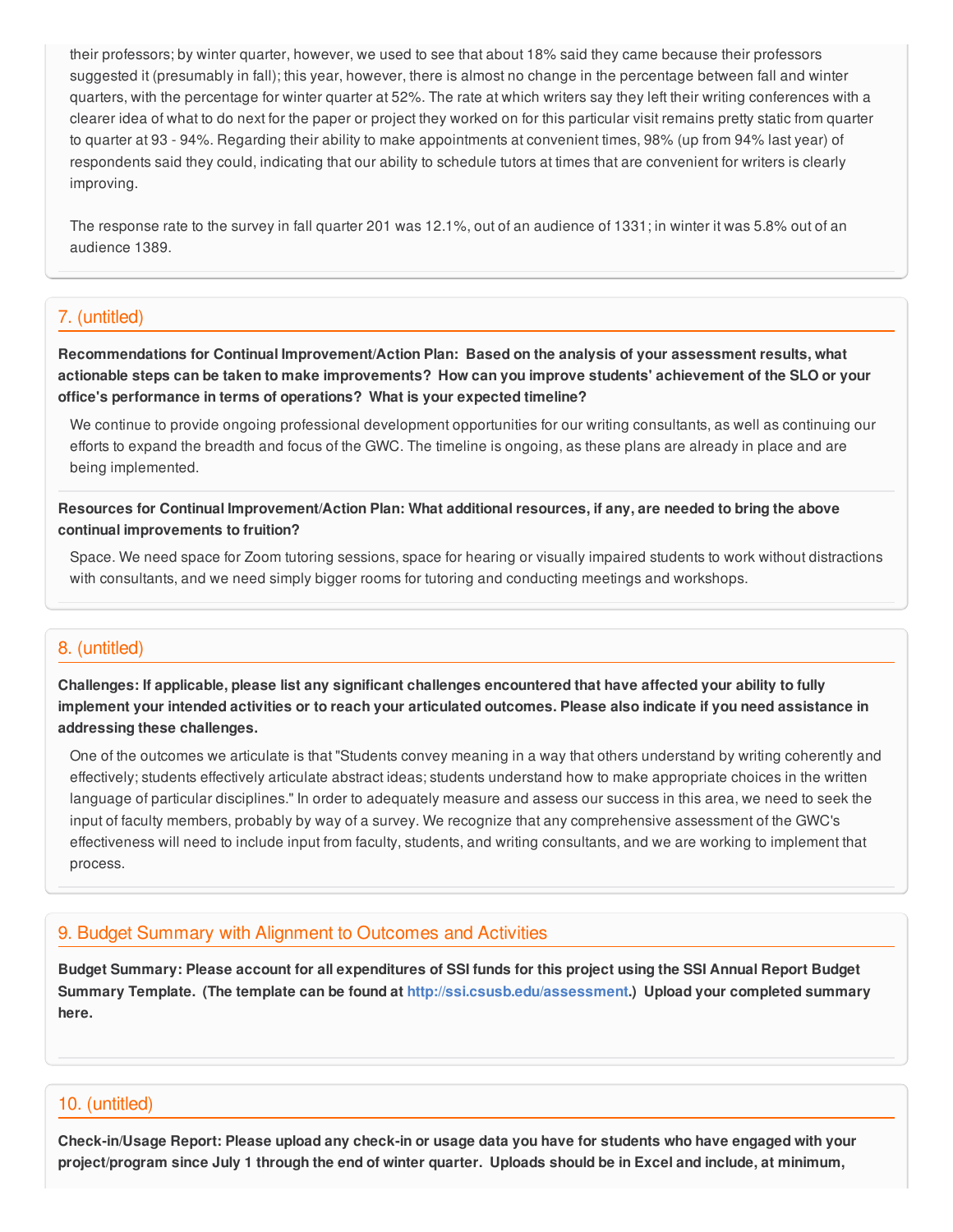**students' CoyoteIDs; password-protected SPSS files may be submitted via email to Institutional\_Research@csusb.edu.** Additional information such as date(s) of visit(s)/interaction(s) and students' names would also be helpful. (The Office of Institutional Research is working to establish an overall assessment of SSI; to do this, we need your help in collecting and **sharing students' engagement with and usage of SSI-funded projects and programs.)**

### 11. Thank You!

**New Send Email**